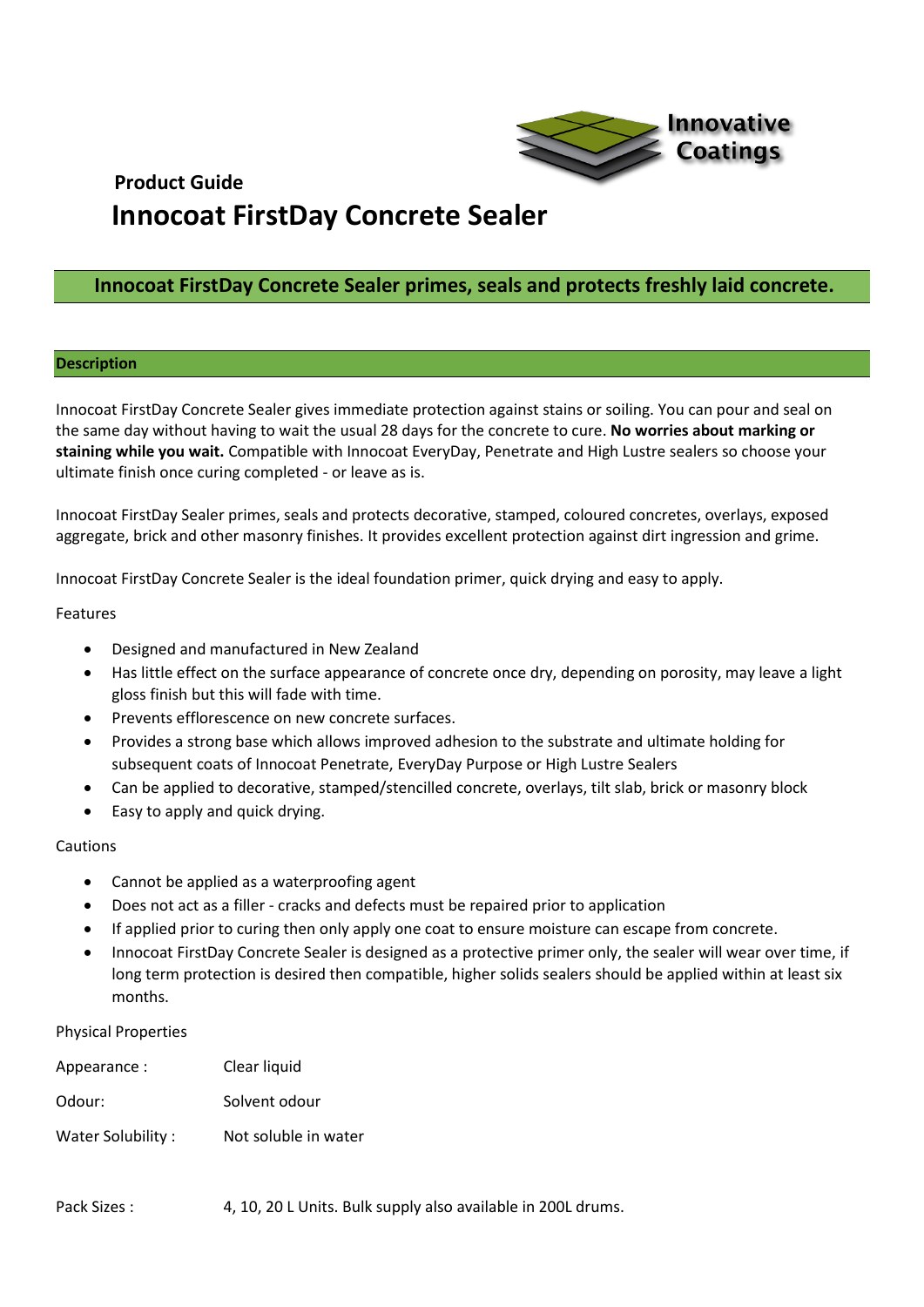

#### Precautions

- Ensure new concrete surface is dry enough to walk on.
- Do not apply to any surface that has previously been treated with another product, ie other sealers, curing compounds, etc
- Do not seal concrete if the concrete temperature is below 12°C or above 30°C
- Do not apply in the hottest part of the day or in high humidity
- Any cracks, pitting or pinholes must be treated prior to application

#### Preparation

New concrete surfaces :

• Ensure surface is dry enough to walk on and broom off any debris. Apply ONLY one coat.

#### Old concrete surfaces :

Clean and remove all growth and prior treatments prior to application of the sealer. When any coatings have been removed and contaminated areas treated, lightly acid etch with Innocoat SyT-Etch and rinse thoroughly with fresh water. Allow surface to dry completely. Use FirstDay as primer then follow up with compatible Innocoat sealers

#### Equipment

Innocoat FirstDay Concrete Sealer can be applied with any of the following;

Soft bristle broom – recommended for textured surfaces and exposed aggregate concrete

Sprayer – airless sprayer. Some garden pump-up sprayers can be used, but the solvent will likely breakdown the seal and gaskets within the sprayer so suitable only for single use.

Roller – recommended for smooth or ground concrete. Use a solvent proof, 6 - 10mm mohair nap or similar

Bucket or paint tray

Safety Equipment – see Personal Protective Equipment section

#### Application

- Apply in thin coats, avoid pooling. If applied prior to curing then ONLY one single coat
- Apply a minimum of 1 coats. Porous or ground concrete may require a second coat to form an even surface coating. If a higher gloss is required then over coat with either Innocoat EveryDay or High Lustre Sealers after 2-3 weeks and before six months.
- Vehicles can drive on the sealed surface 48 hours after application

### Coverage

- Approx.  $8 12$  m<sup>2</sup>/ L per coat
- Coverage will vary greatly depending on the porosity and texture of the concrete

Clean-Up All equipment can be cleaned with Innocoat Solvent Clean.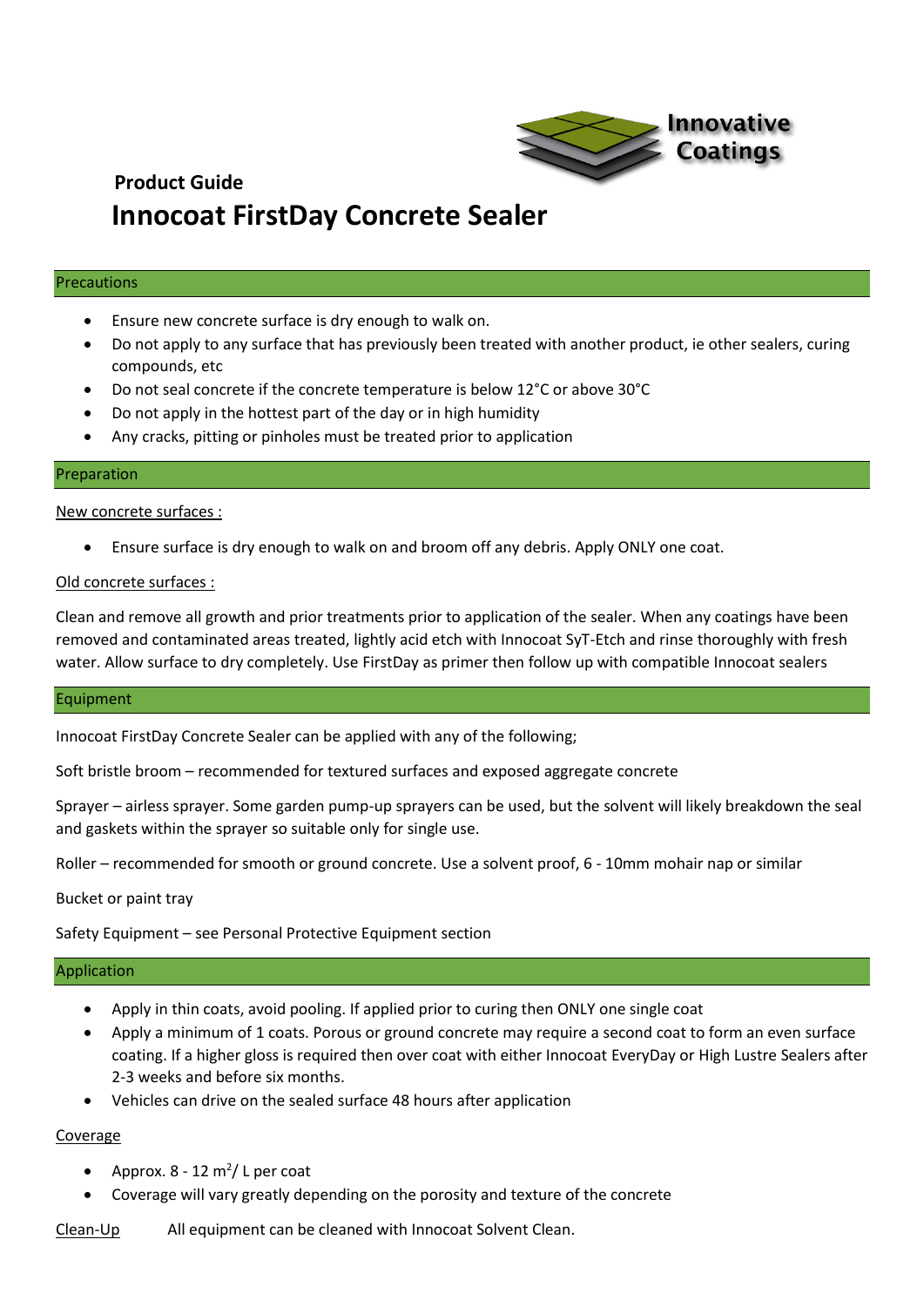

#### Storage and Handling

Handling : Suitable protective clothing must be worn – Refer Personal Protective Equipment section

- Storage : Store in cool, dry, well ventilated place in original container. Store out of reach of children.
	- Store away from direct sunlight, oxidizing agents, acids, detergents and foodstuffs.

Keep away from naked flames and other heat sources.

Ensure container is sealed when not in use and is checked regularly for leaks or spills.

Do not allow vapours to collect in enclosed spaces.

Innocoat FirstDay Concrete Sealer can be stored once opened for up to 12 months.

#### Personal Protective Equipment

| Eyes: | Avoid contact with eyes. Use safety glasses or chemical splash goggles. |
|-------|-------------------------------------------------------------------------|
|-------|-------------------------------------------------------------------------|

Skin : Suitable protective workwear, ie cotton overalls buttoned at the neck and wrist. When handling large quantities a chemical resistance apron is also recommended.

> Protective gloves are recommended. PVA or Viton/Butyl gloves are recommended. Replace frequently. Gloves should be checked for tears or holes before use. Open cuts covered.

Rubber safety boots.

Respiratory : A respirator is recommended. Ensure the cartridges are correct for the potential air contamination and are in good working order.

See SDS for full Health and Safety information.

| <b>First Aid</b> |                                                                                                                                                                                              |
|------------------|----------------------------------------------------------------------------------------------------------------------------------------------------------------------------------------------|
| Swallowed:       | DO NOT induce vomiting. Give water or milk to drink. Obtain medical attention immediately.                                                                                                   |
|                  | For emergency information contact the National Poisons Centre (0800 764 766)                                                                                                                 |
| Eyes:            | Immediately flood with copious quantities of water, flushing eye thoroughly, for at least 15 minutes.<br>Seek urgent medical attention.                                                      |
| Skin:            | Remove contaminated clothing and shoes. Wash skin thoroughly with excess water. If irritation<br>occurs or persists, seek medical attention. Launder clothing and clean shoes before re-use. |
| Inhalation :     | Remove patient from exposure, keep warm and at rest. If there is respiratory distress give oxygen<br>and seek immediate medical attention.                                                   |